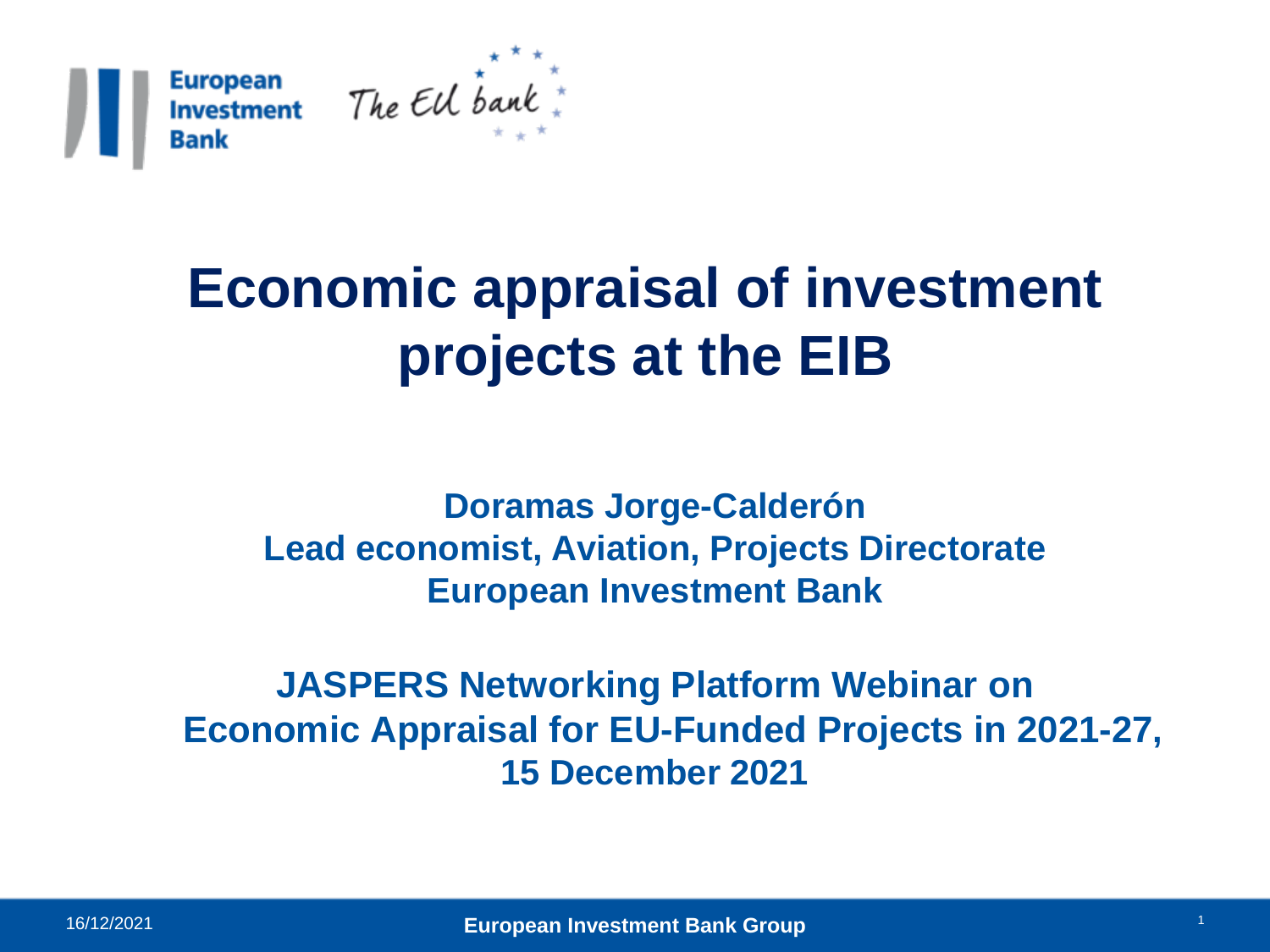#### **European Investment Bank**





**Long-term financing** partner for EU investment since 1958.

- Supporting EU policy in Europe and abroad.
- Around 85-90% of lending volume is within the EU.
- Shareholders: 27 EU Member States.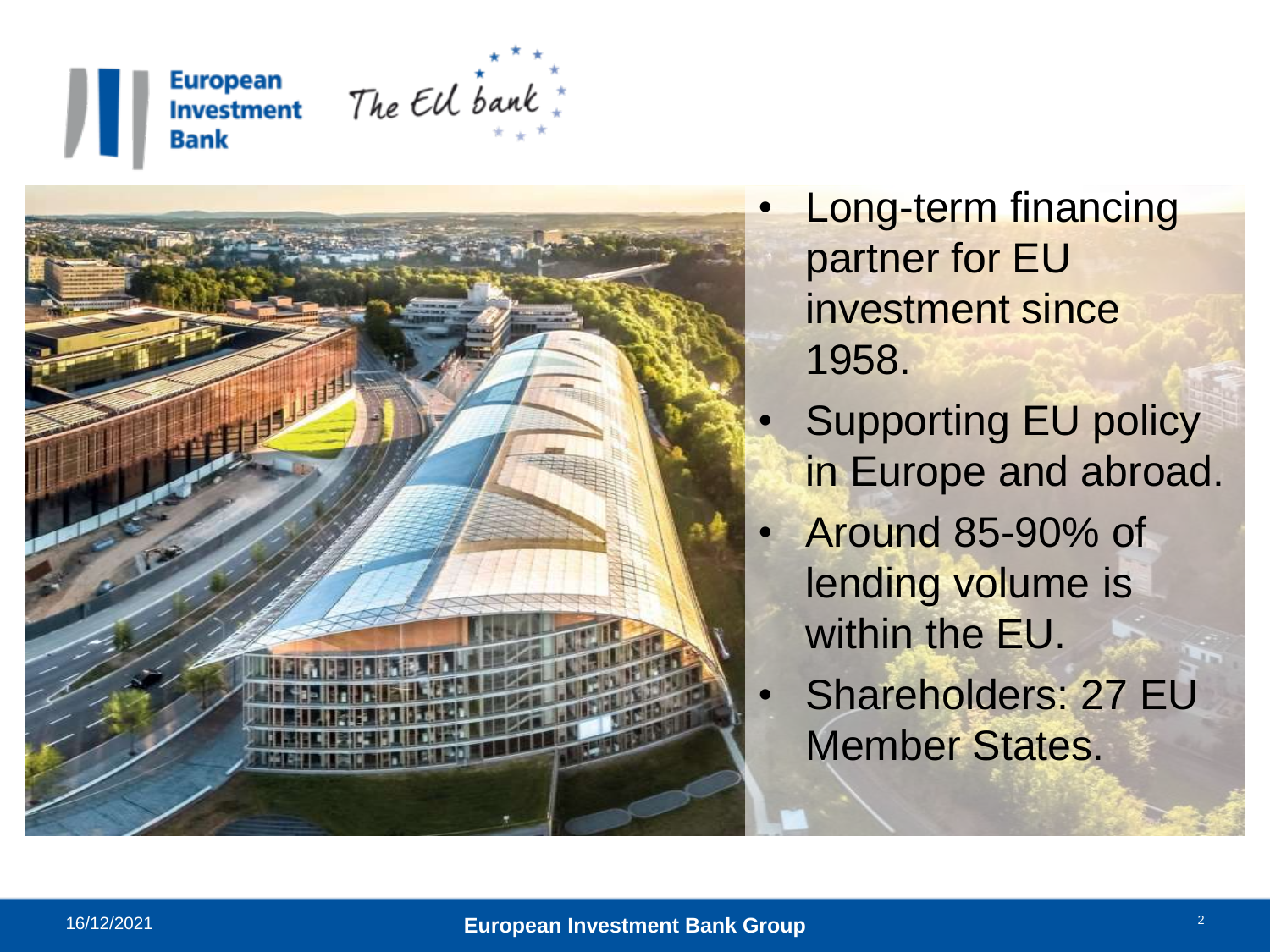

## **EIB lending at a glance**

- Activity in 2020: Lending approvals of EUR 67bn in EU and EUR 10bn outside EU; balance sheet of EUR 556bn.
- Raise funds on the international capital markets: AAA rated.
- Pass-on favourable borrowing conditions to clients: low interest rates; long loan duration; and long grace periods.
- Project focus: financing of up to 50% of capex program.
- Some 300-350 projects each year in over 160 countries.
- Headquartered in Luxembourg, with over 30 local offices around the world.
- Around 3,400 staff: Finance professionals, but also engineers, sector economists and social and environmental experts.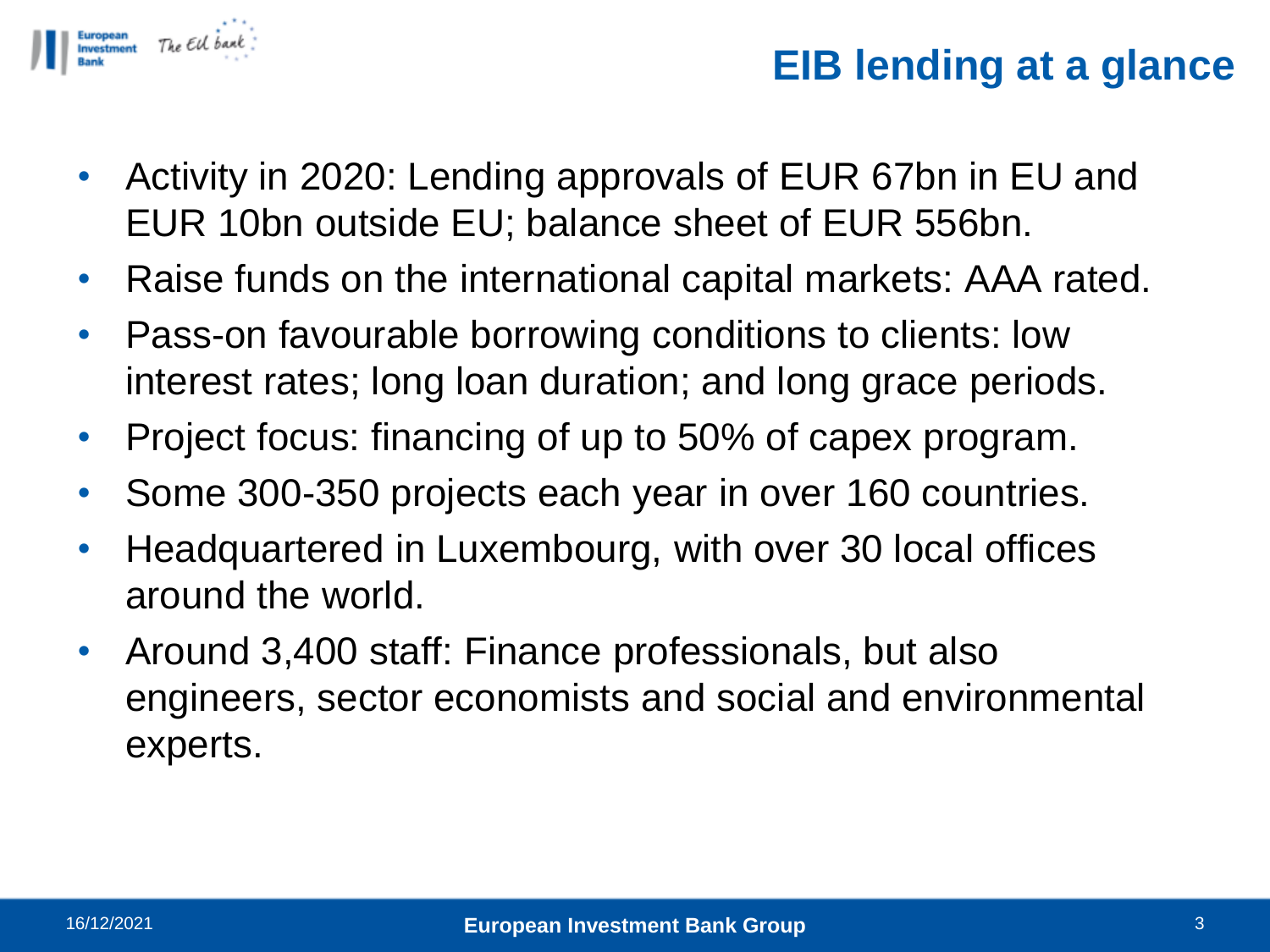

## **Economic appraisal: mandate**

EIB statutes:

• Article 18.1(b):

"It may grant loans or guarantees only […] where the execution of the investment contributes to an increase in the economic productivity in general and promotes the attainment of the internal market."

• Article 16.1:

"…the Bank shall grant finance […] to the extent that funds are not available from other sources in reasonable terms."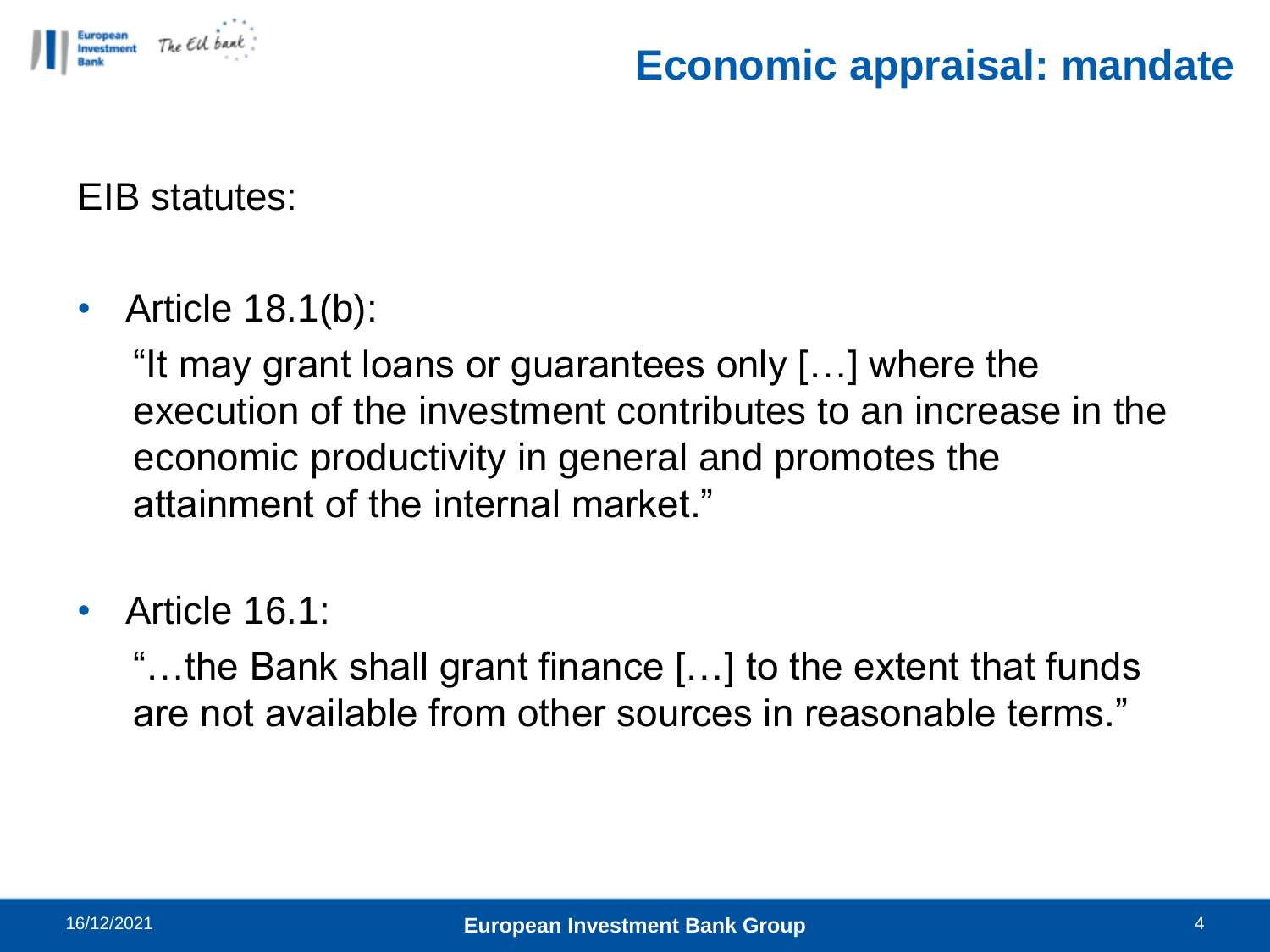

- Support EU policy as formulated by European Commission and approved by EU Council.
- Projects may be co-financed with EU grants administered by European Commission.
- European Commission (DG Regio) guidance on CBA: http://ec.europa.eu/regional\_policy/en/newsroom/news/2014/12/guide-to[cost-benefit-analysis-of-investment-projects-for-cohesion-policy-2014-](http://ec.europa.eu/regional_policy/en/newsroom/news/2014/12/guide-to-cost-benefit-analysis-of-investment-projects-for-cohesion-policy-2014-2020) 2020

… and 2021 Vademecum:

Economic Appraisal Vademecum 2021-2027 - General Principles and Sector Applications - Regional Policy - [European Commission \(europa.eu\)](https://ec.europa.eu/regional_policy/en/information/publications/guides/2021/economic-appraisal-vademecum-2021-2027-general-principles-and-sector-applications)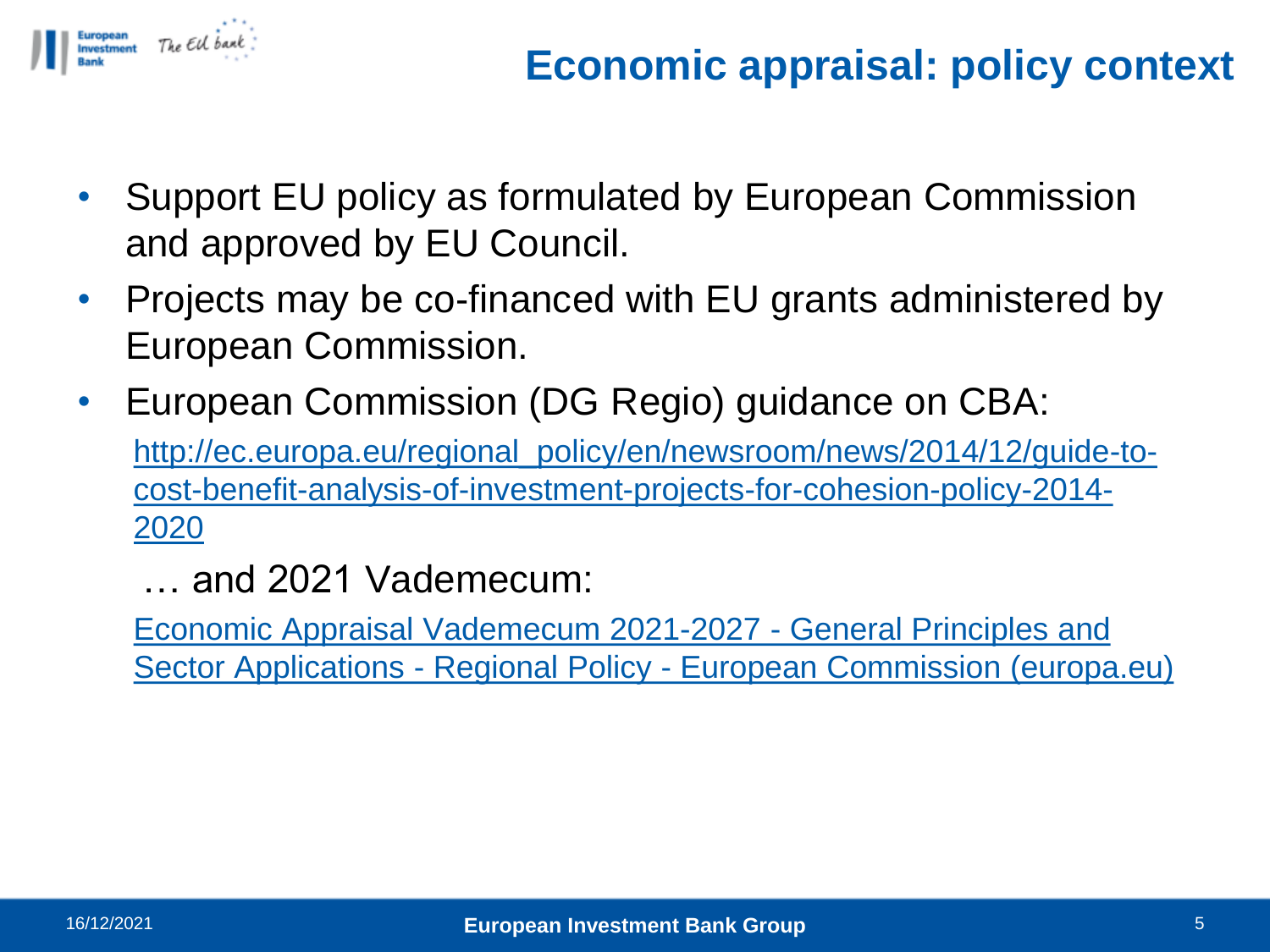

- Economic viability as necessary condition for project approval.
- Economic appraisal subsequently embedded into multicriteria framework:
	- Contribution to policy objectives or mandates; quality of the project; and EIB financial and technical contribution.
	- Projects inside EU: Additionality and Impact Measurement (AIM):

Additionality [and Impact Measurement \(eib.org\)](https://www.eib.org/en/projects/cycle/monitoring/aim.htm)

• Projects outside the EU: Results measurement framework (REM):

[Results Measurement Framework -](https://www.eib.org/en/projects/cycle/monitoring/rem.htm) our impact outside the EU (eib.org)

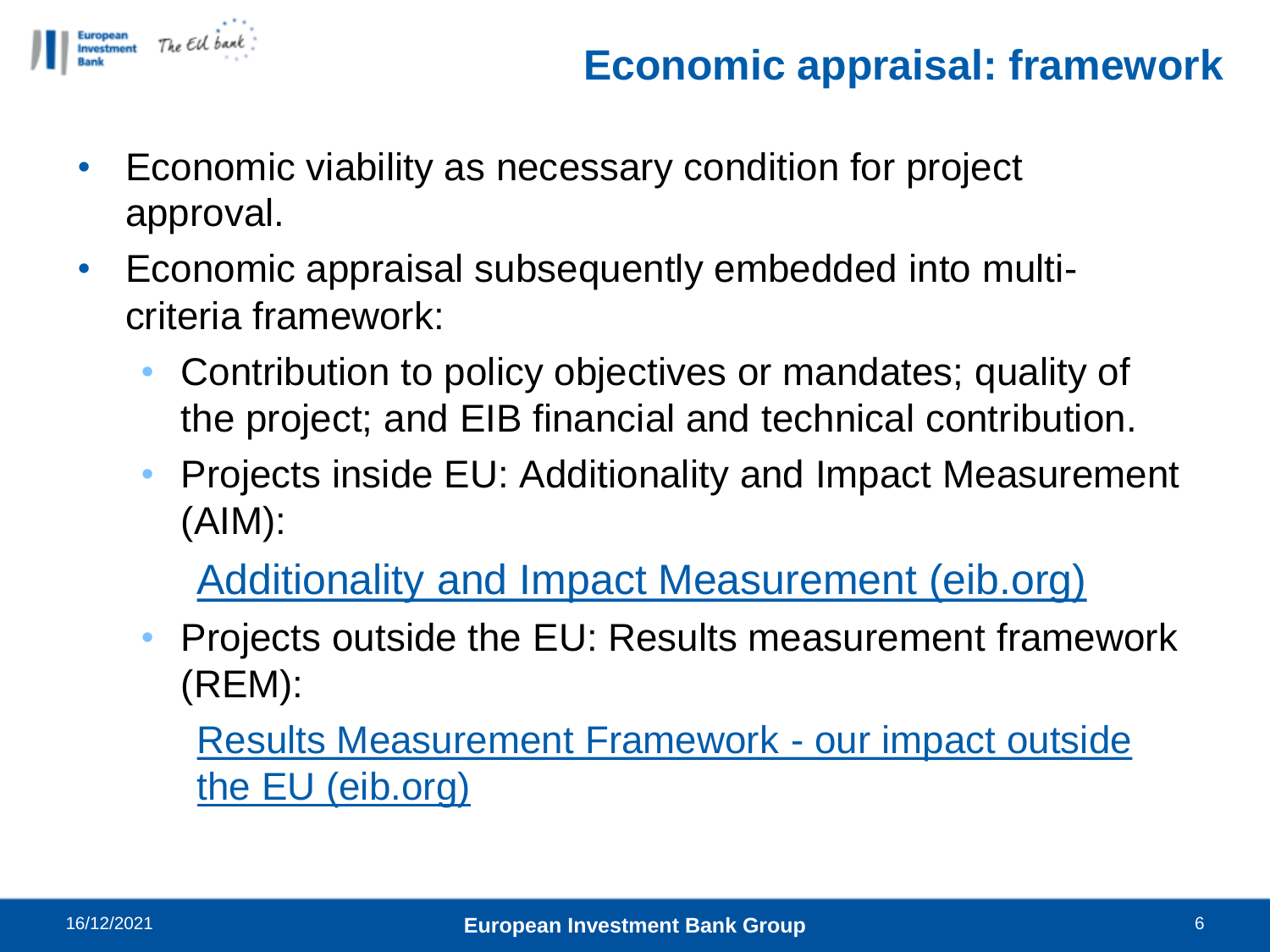

## **Economic appraisal: tools (1)**

- Three methods used:
	- Cost-benefit analysis (CBA)
	- Cost-effectiveness analysis (CEA)
	- Multi-criteria analysis (MCA)
- Case for each method:

#### **Table 1: Case for different methodologies**

|                                                             |      | High       | Low        |
|-------------------------------------------------------------|------|------------|------------|
| Degree to which                                             |      | <b>CBA</b> | <b>CBA</b> |
| output variables can<br>be easily measured<br>and monetised | High | <b>CEA</b> | <b>CEA</b> |
|                                                             | Low  | <b>MCA</b> | <b>CEA</b> |

#### **Number of output variables**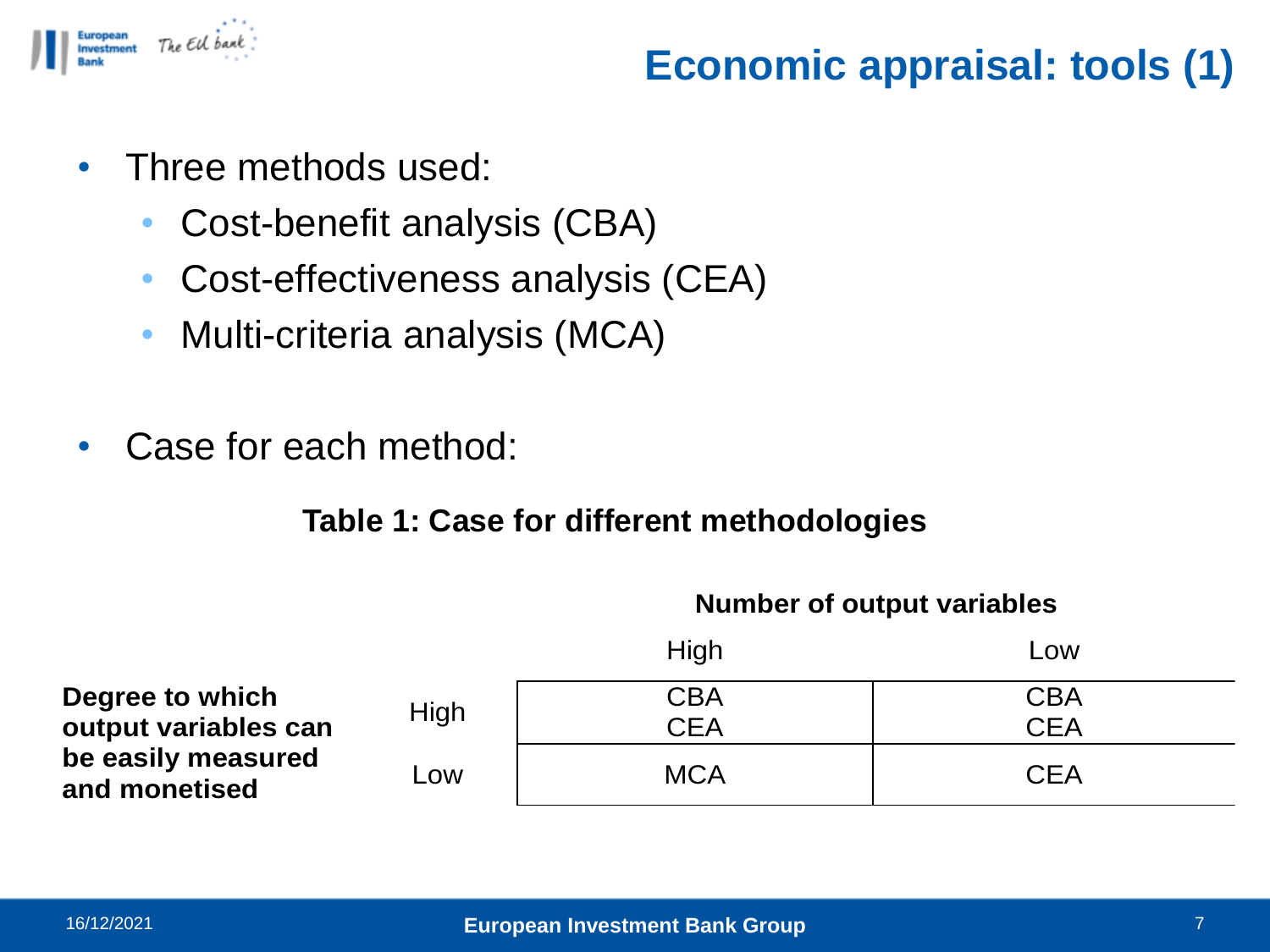

## **Economic appraisal: tools (2)**

Application of each method across sectors:

#### **Table 2: Methodology by sector**

| <b>CBA</b>                | <b>CEA</b>             | <b>MCA</b>         |
|---------------------------|------------------------|--------------------|
| Agro-industry             | Energy                 | <b>Education</b>   |
| Energy                    | Solid waste management | <b>Health</b>      |
| Manufacturing             | Water and wastewater   | Urban and regional |
| <b>Telecommunications</b> |                        | development        |
| <b>Tourism</b>            |                        |                    |
| Transport                 |                        |                    |
| Water and wastewater      |                        |                    |
|                           |                        |                    |
|                           |                        |                    |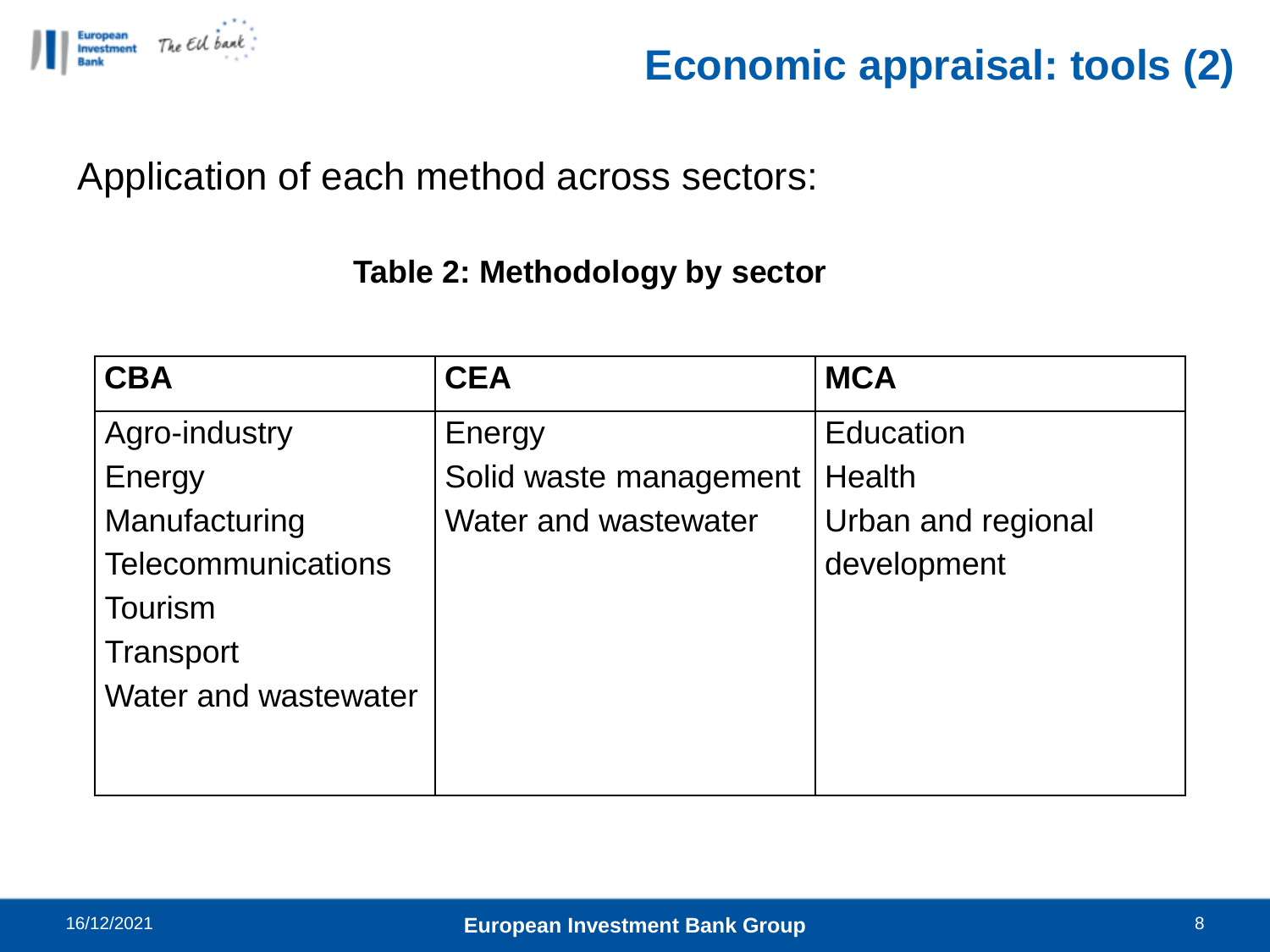

## **Economic appraisal: operation**

- Continuous flow of projects, no pre-established deadlines: Bank complements broader financial system, operating alongside other financiers, rather than as an agency granting subsidies.
- Objective is informing a yes/no decision as to whether project merits financing, rather than performing a budgeting exercise that ranks projects.
- Economist has to perform appraisal in relatively short period of time. Hence reliance on standard models and readily available data rather than commissioning ad hoc surveys for each project.
- Exception is technical assistance operations where the economic appraisal assumes more of a planning role.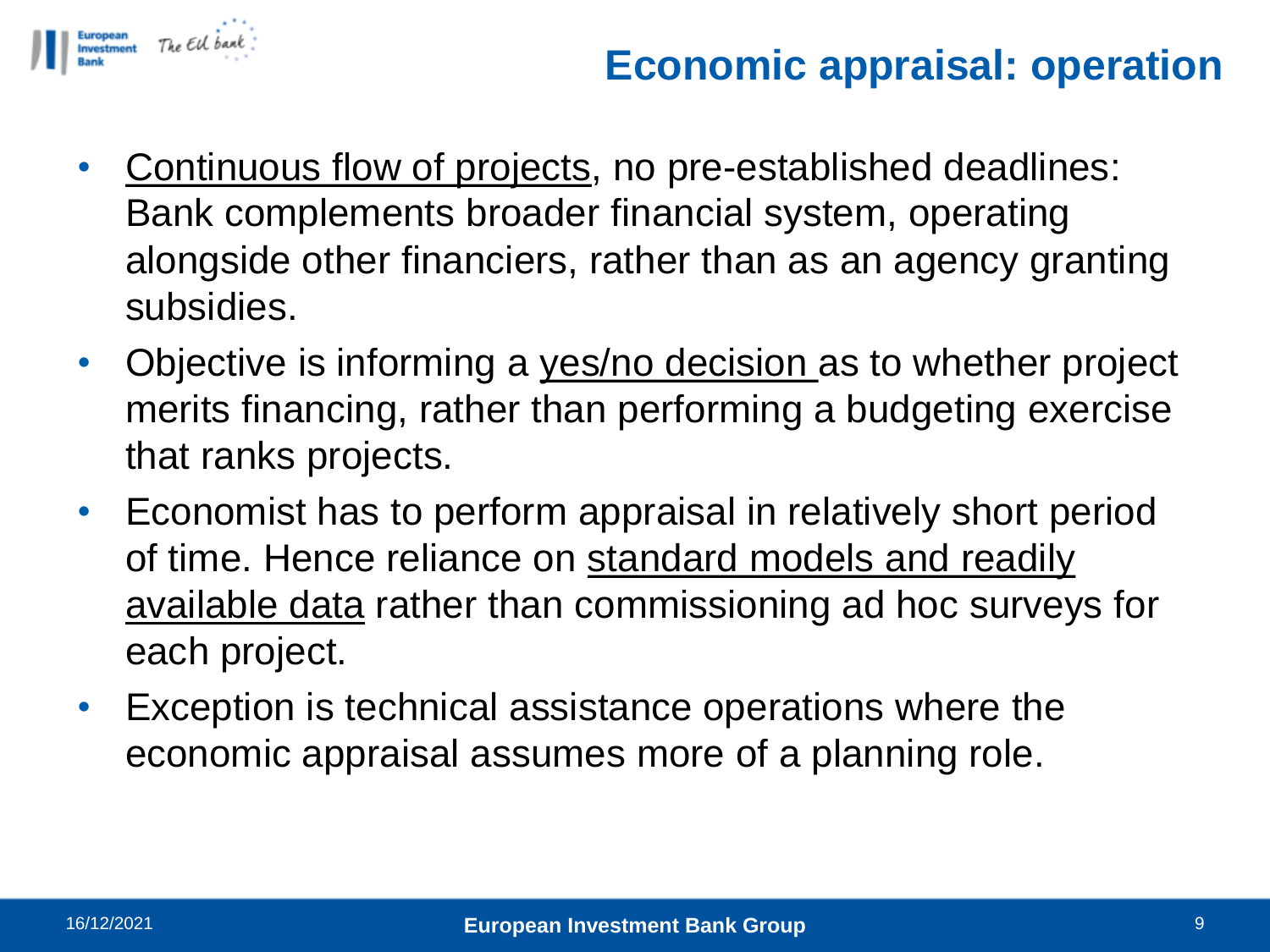

## **EIB project cycle**

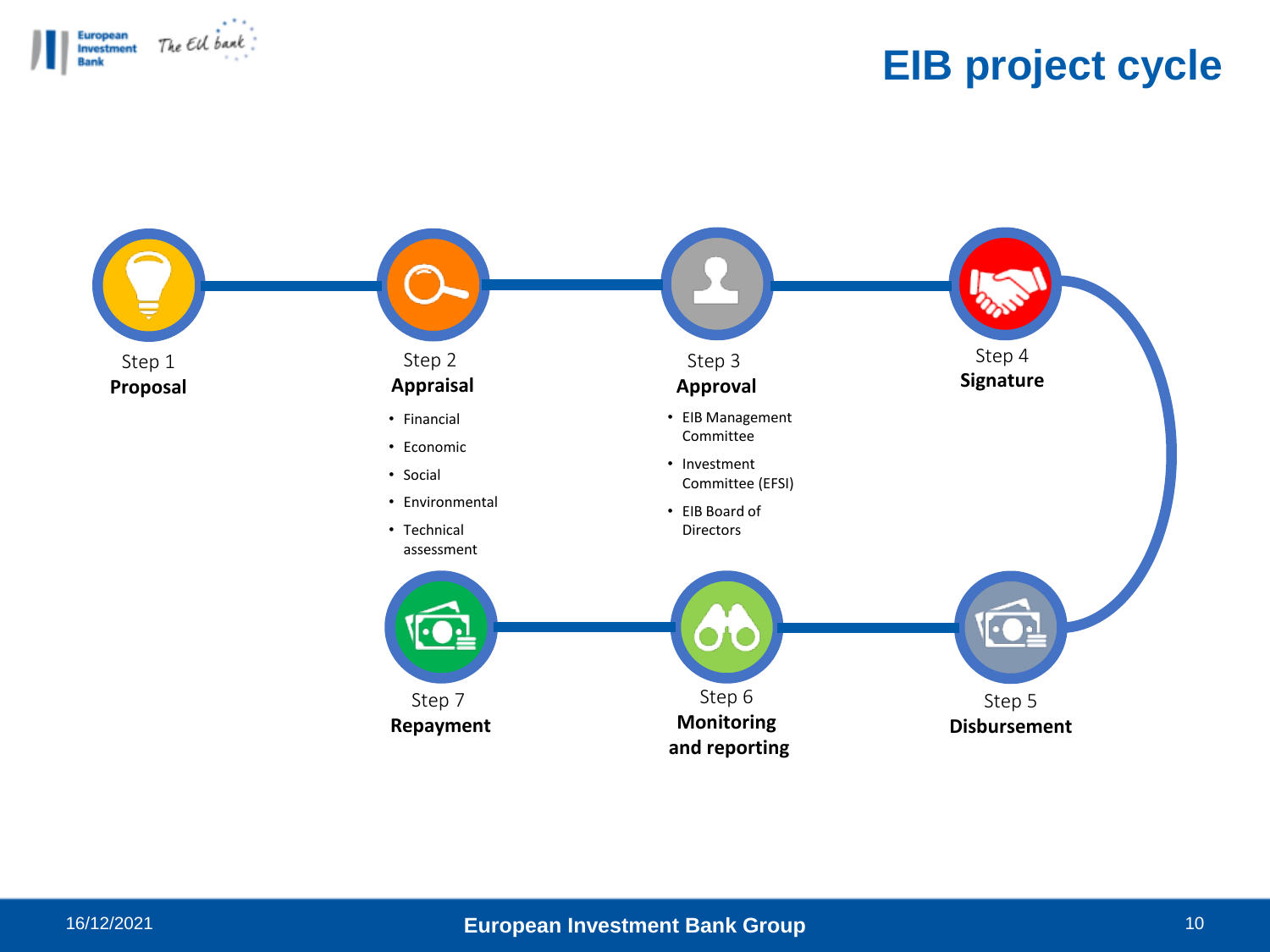

## **Economic appraisal: references**

### • **Guide to economic appraisal:**

[http://www.eib.org/eib.org/infocentre/publications/all/economic](http://www.eib.org/eib.org/infocentre/publications/all/economic-appraisal-of-investment-projects.htm)appraisal-of-investment-projects.htm.

• Currently undergoing update to incorporate new requirements from the Climate Bank Roadmap (revised social cost of carbon):

[https://www.eib.org/en/publications/the-eib-group-climate-bank](https://www.eib.org/en/publications/the-eib-group-climate-bank-roadmap)roadmap

## **Thank you for your attention.**